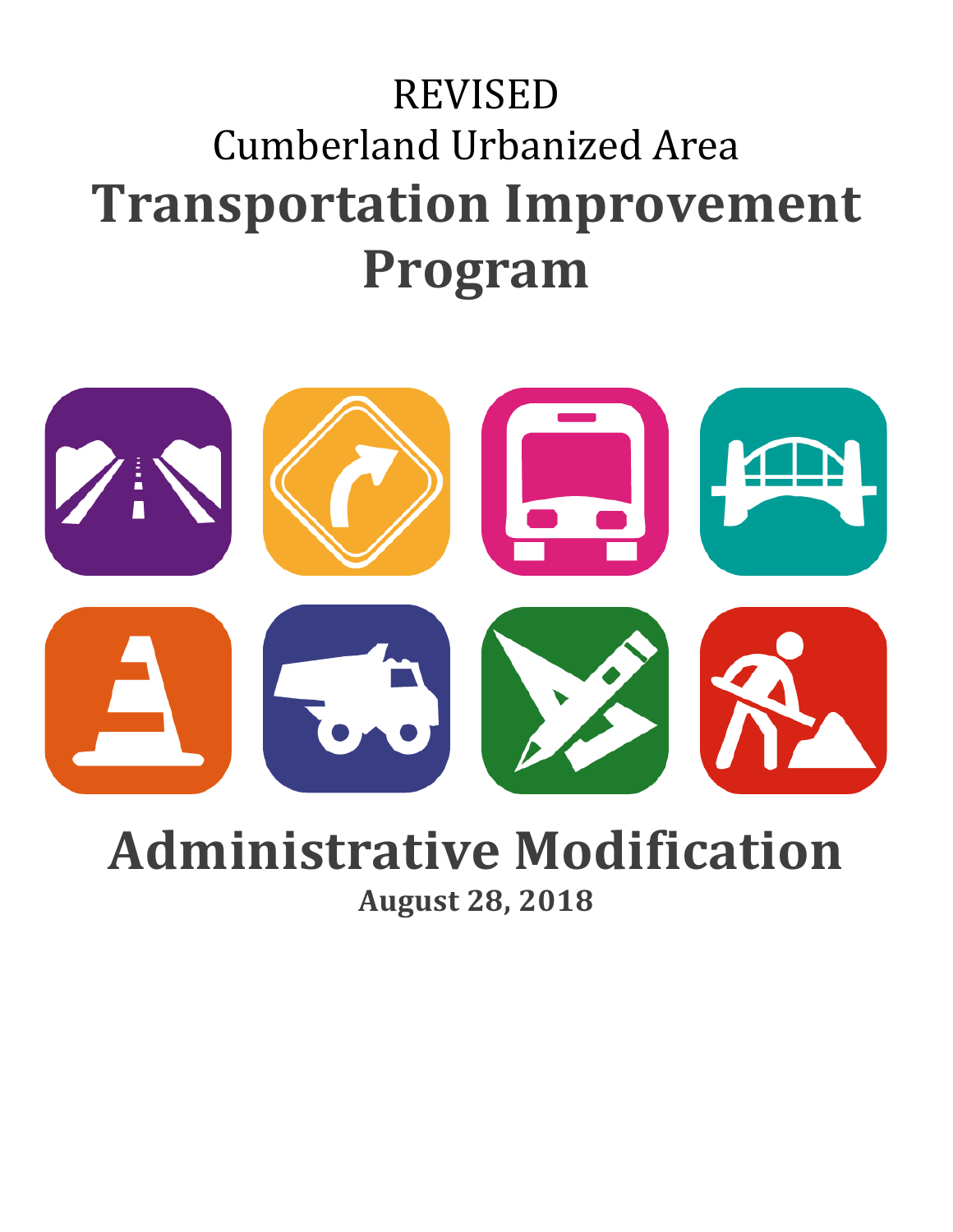## **CUMBERLAND URBANIZED AREA FY 2017-2020 TRANSPORTATION IMPROVEMENT PROGRAM**

| Project Code                                                                   | $17-3$                                                                                              | STIP#                 | $17-3$                 |  |  |
|--------------------------------------------------------------------------------|-----------------------------------------------------------------------------------------------------|-----------------------|------------------------|--|--|
| Project Name                                                                   | Areawide Resurfacing and<br>Rehabilitation                                                          | Limits                | <b>Allegany County</b> |  |  |
| <b>Improvement Description</b>                                                 | Program to provide periodic resurfacing and upgrading of auxiliary<br>features on MDOT SHA highways |                       |                        |  |  |
| Responsible Agency                                                             | Maryland Department of Transportation State Highway Administration<br>(MDOT SHA)                    |                       |                        |  |  |
| <b>Current Lanes</b><br>Current Road Type Various<br>Proposed Lanes n/a<br>n/a |                                                                                                     |                       |                        |  |  |
| <b>Miles</b><br>n/a                                                            | Highway Various<br>System                                                                           | Funding Federal/State | Ratio 80/20            |  |  |
| <b>Related Projects</b>                                                        |                                                                                                     |                       |                        |  |  |

*Comments* When federally funded, Areawide Resurfacing and Rehabilitation improvements may receive HSIP, NHPP, STBG, and/or other federal funds as determined appropriate by MDOT.

| <b>CUMBERLAND MPO - Areawide Resurfacing and Rehabilitation (TIP #17-3)</b> |              |               |       |       |       |       |         |       |              |
|-----------------------------------------------------------------------------|--------------|---------------|-------|-------|-------|-------|---------|-------|--------------|
| <b>Phase</b>                                                                |              | Previous 2017 |       | 2018  | 2019  | 2020  | $2021*$ | 2022* | FY 2017-2020 |
|                                                                             |              | <b>Years</b>  |       |       |       |       |         |       | <b>Total</b> |
| PP                                                                          | State        |               | 20    | 20    | 15    | 15    |         |       | 70           |
|                                                                             | Fed          |               | 80    | 80    | 60    | 60    |         |       | 280          |
| PE                                                                          | State        |               | 40    | 40    | 30    | 30    |         |       | 140          |
|                                                                             | Fed          |               | 160   | 160   | 120   | 120   |         |       | 560          |
| <b>ROW</b>                                                                  | State        |               | 20    | 20    | 15    | 15    |         |       | 70           |
|                                                                             | Fed          |               | 80    | 80    | 60    | 60    |         |       | 280          |
| CO                                                                          | <b>State</b> |               | 1,200 | 1,600 | 1,600 | 1,200 |         |       | 5,600        |
|                                                                             | Fed          |               | 4,800 | 6,400 | 6,400 | 4,800 |         |       | 22,400       |
| Total State                                                                 |              |               | 1,280 | 1,680 | 1,660 | 1,260 |         |       | 5,880        |
| Total Fed                                                                   |              |               | 5,120 | 6,720 | 6,640 | 5,040 |         |       | 23,520       |
| Total                                                                       |              |               | 6,400 | 8,400 | 8,300 | 6,300 |         |       | 29,400       |

*\* for informational purposes only*

*\*\* all costs in \$000's*

Administrative Modification: For CAMPO 17-3, MDOT SHA is requesting that \$2,000,000 in excess unused Construction funding be shifted from FY 17 to FY 19